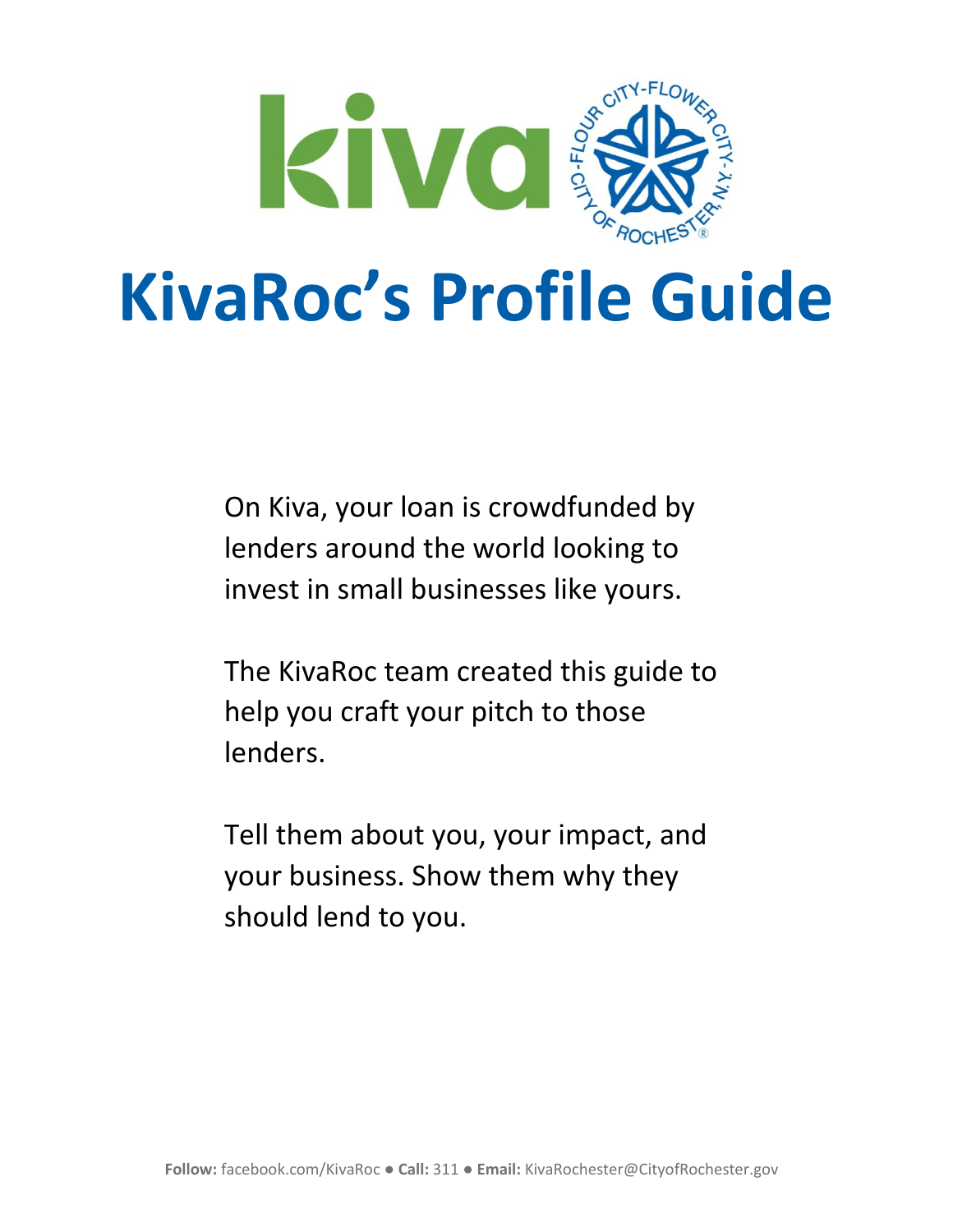

Upload a horizontal picture of you the business owner, smiling with a representation of your business.



Upload a short (under 1 min) video featuring you the borrower, showcasing your business.

# **❸ Loan Use Statement**

One short sentence (under 20 words). Complete the sentence "A Kiva loan of \$X,XXX helps..." This is your tagline. Make sure it's concrete and specific.



Between 50 and 300 words (about 2 paragraphs). Tell the lender about you, your background, family, passions, challenges, etc. In this section you are helping the lender connect to you.

# **❺ Business Description**

Between 50 and 300 words (about 2 paragraphs). Tell the lender a bit about your business. What do you do? How did you start? Where are you now? What's your next step? In this section you are helping the lender believe in your business.

# **❻ Loan Description**

Between 50 to 300 words (2-3 sentences and a list). Describe what you are going to use the loan for. List out specific expenses and use concrete language.



#### Marquita's story

Ever since I was a young girl I was into fashion. Whether I was atching Naomi Campbell walk the runway or watching my mothe and her friends getting dressed to have a ladies night. I was amazed and net fremena getting creates to now a look experiment that the state of the tendent properties are the content<br>of the properties of the state of the state of the state of the state of the state of the state of the fight

brother and sisters from a young age. My mother taught me that yor have to work for what you want and to always make sure you provide for your family. My father owned a men's clothing and shoe bo or you running, my numerous unemed and work for myself. Being<br>the lapined me to open my own business and work for myself. Being<br>raised by a single mother has taught me to be a great worker and<br>provider, and now that I'm a

#### This loan is special because:

It will help a woman entrepreneur grow and expand her business.

Kiva staff

#### More about this loan

#### **Business Description**

As a women with a passion, I look at shoes everywhere I go: in stores,<br>restaurants, I could walk into a library and I would look at the librarian<br>shoes. I noticed was that I was Dooking at the same shoes everywhere I<br>went. speaks for itself. When she walks into an interview, her first prom, or her special wedding day, the right shoe gives confidence.

I started Dare to Walk Different in 2015 from my home to sell fabulous affordable shoes to my friends, and it has grown from there. Now I am selling in a small store and online. My brand has expanded to include

mortar store. Eventually, my dream is for my business to become a  $In our study, any maximum source and the maximum source to account with the given number of the two functions, the time, you can be used to find the value of the time, and the time, the time is the time at the end of the time. The time is the time, the time is the time, the time is the time, the time is the time, the time is the time, the time is the time, the time is the time, the time is the time, the time is the time, the time is the time, the time is the time. The time is the time, the time is the time, the time is the time, the time is the time, the time is the time, the time is the time, the time is the time, the time is the time, the time is the time, the time is the time, the time is the time, the time is the time, the time is the time, the time is the time, the time is the time, the time is the time, the time is the time$ 

#### What is the purpose of this loan?

I am expanding into a new, larger location, and I will use this loan to increase my shoe inventory and to buy a Point of Sole system. This will allow me to cash customers at that deep up with inventory more efficiently, in spend more time in the industry and around the young men and women I love.

**6** New Equipment: \$800



 $31\%$  funded 30 days left

\$3,450 to go

#### **Repayment schedule**



**Follow:** facebook.com/KivaRoc ● **Call:** 311 ● **Email:** KivaRochester@CityofRochester.gov

**2**

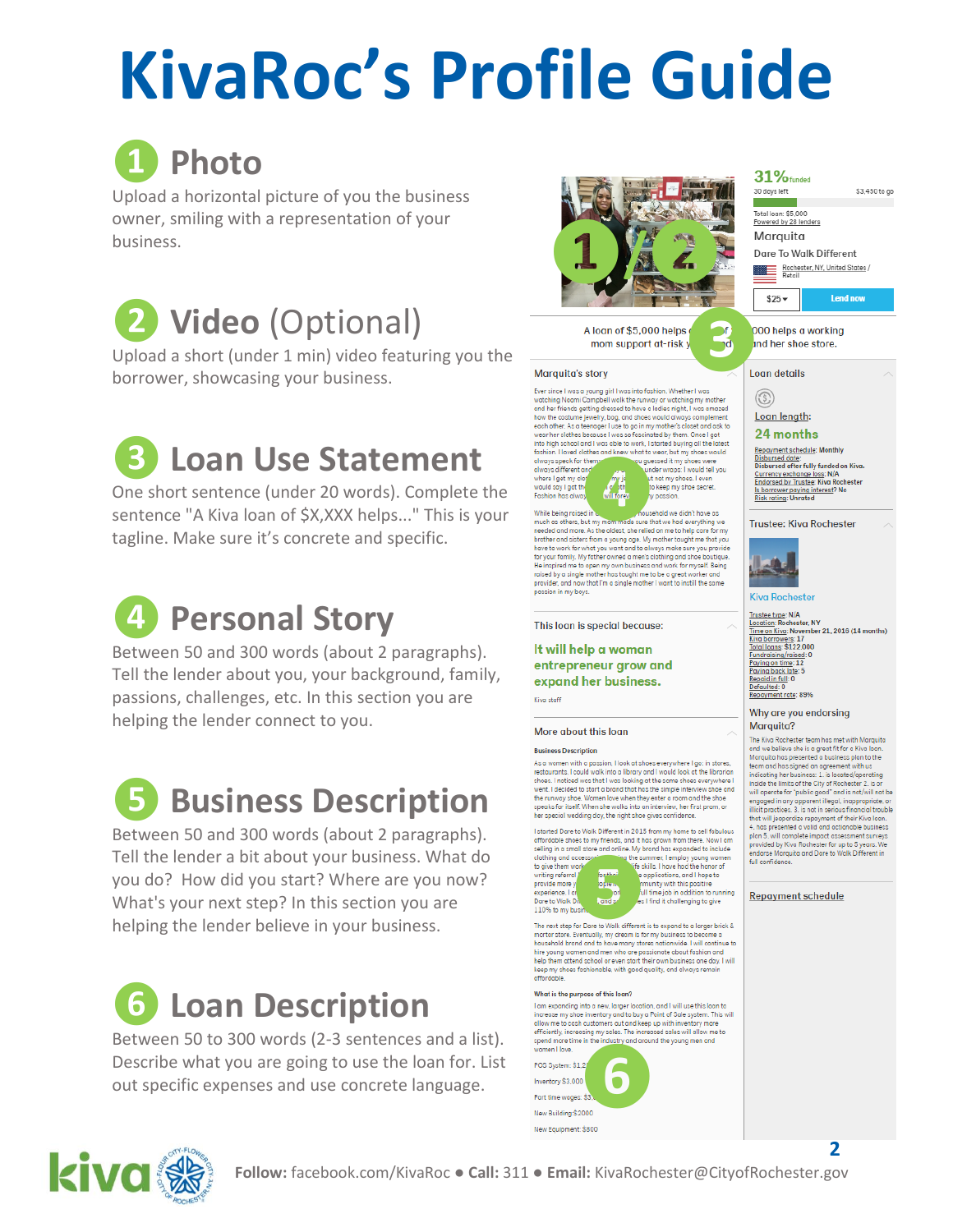

Your photo is a lender's first impression of you. Make it count! A great photo:

- $\boxtimes$  Shows your smiling face
- $\boxtimes$  Represents your business
- $\boxtimes$  Is well-lit and composed
- $\triangledown$  Is not a selfie (It should look professional)
- $\triangledown$  Has a landscape, not portrait orientation (otherwise the site automatically crops it awkwardly)



Landscape orientation









- $\boxtimes$  Smiling
- **E** Represents
- the business
- Well-lit/
- Composed
- **区** Not a Selfie
- **区** Landscape



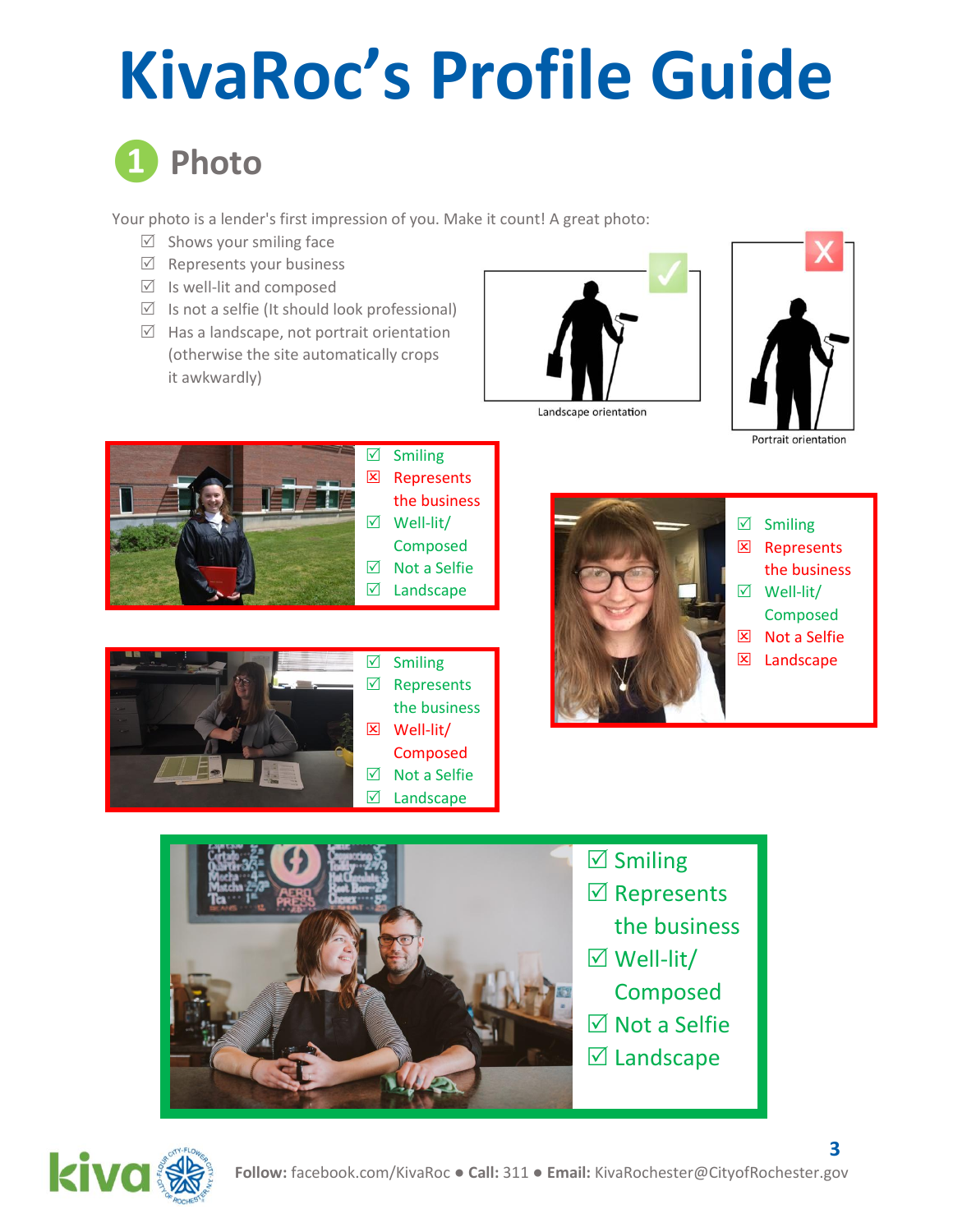

While videos are an optional part of your profile, they're a great way to increase your success. So far, loans with videos fundraise faster, have more profile views, and have lower rates of expiration. They personalize and humanize you to your potential lenders.

# Your video must:

- $\boxtimes$  Contain the beneficiary of the loan
- $\boxtimes$  Have clear audio and good lighting
- $\boxtimes$  Not use Kiva branding





**4**

# Best practices:

## **Landscape orientation**

o Just like your photo, a portrait orientation looks awkward: make sure you take a horizontal video (you might have to hold your camera sideways)

### **Be personal**

 $\circ$  Show you and your business, be authentic, and pretend you are talking to a friend. A video of you talking is better than a photo slideshow

## $\boxtimes$  Keep it simple

o Forget the bells and whistles, just tell the lenders your story, describe your business, and tell them what you'll use the loan for

## **Stay concise**

o capture their attention in the first 10 seconds, give the most important information in the first 30 seconds, and stay under 1 minute total

## **Add Subtitles**

 $\circ$  Subtitles increase funding success. Send us a text doc of what is being said on your video and we'll add it with the upload

# Your video will be rejected if it:

- Contains explicit language or images
- Violates copyright laws
- Features people unrelated to borrower without proper consent
- Is selling products or services unrelated to your loan product

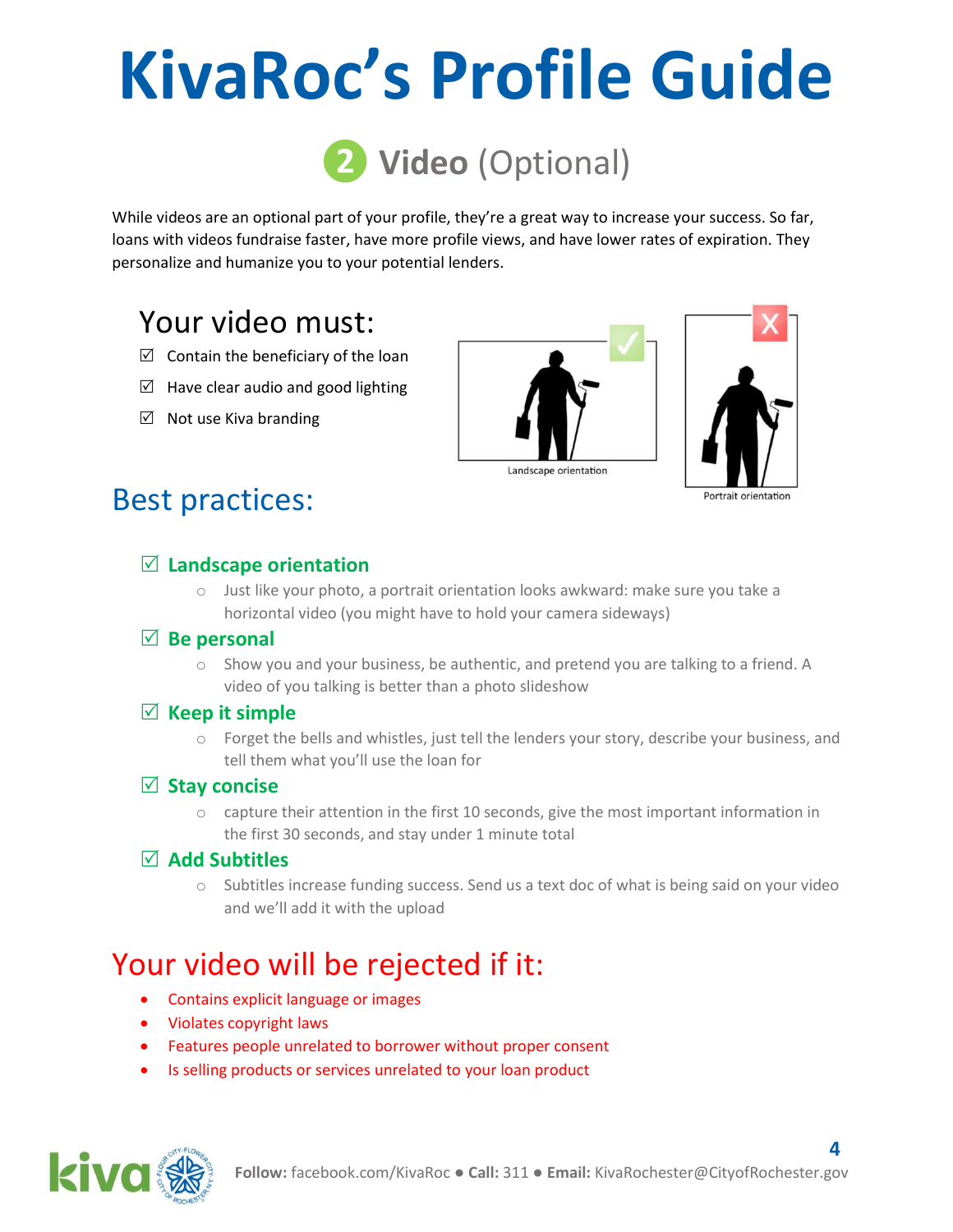# **❸ Loan Use Statement**

Complete the sentence "A Kiva loan of \$X,XXX helps...". This is your hook, your tagline. It helps draw in the potential lender and gives a taste of what your loan is all about.

# Best practices:

## **Be descriptive and specific**

- o Vague business
	- words are not your friend



**Funded** Total Ioan: \$5,000 Powered by 92 lenders **Marquita** 

**Dare To Walk Different** 

Retail

Rochester, NY, United States /

Find a new loan

and expand her shoe store.

- o Give the lender something concrete to work with **Keep it one, short sentence, usually less than 20 words**
	- o The longer it is, the less likely people will read it
	- o If it's too long, the site will cut it off

#### **Write in the 3rd person**

o This lets you add more description without making it

### **Great loan use statements:**

A Kiva loan helps…

"purchase a coffee bean roaster for an independent coffee shop."

"a poet buy office supplies to start her business as a eulogist and wedding celebrant."

"three friends/chefs outfit their fusion food truck with fire safety equipment."

"an immigrant buy mops, vacuums, and liquid inventory for her cleaning business."

### **Not-so-great loan use statements:**

#### A Kiva loan helps…

"buy product to increase stock and revenue so my business can meet its full potential."

Too vague

"fund Fresh & Squeezed, a community-focused juicery and healthy food cafe serving locally sourced organic products and vegan options for the historic neighborhood in Brooklyn, which currently has very limited healthy eating options."

Too long

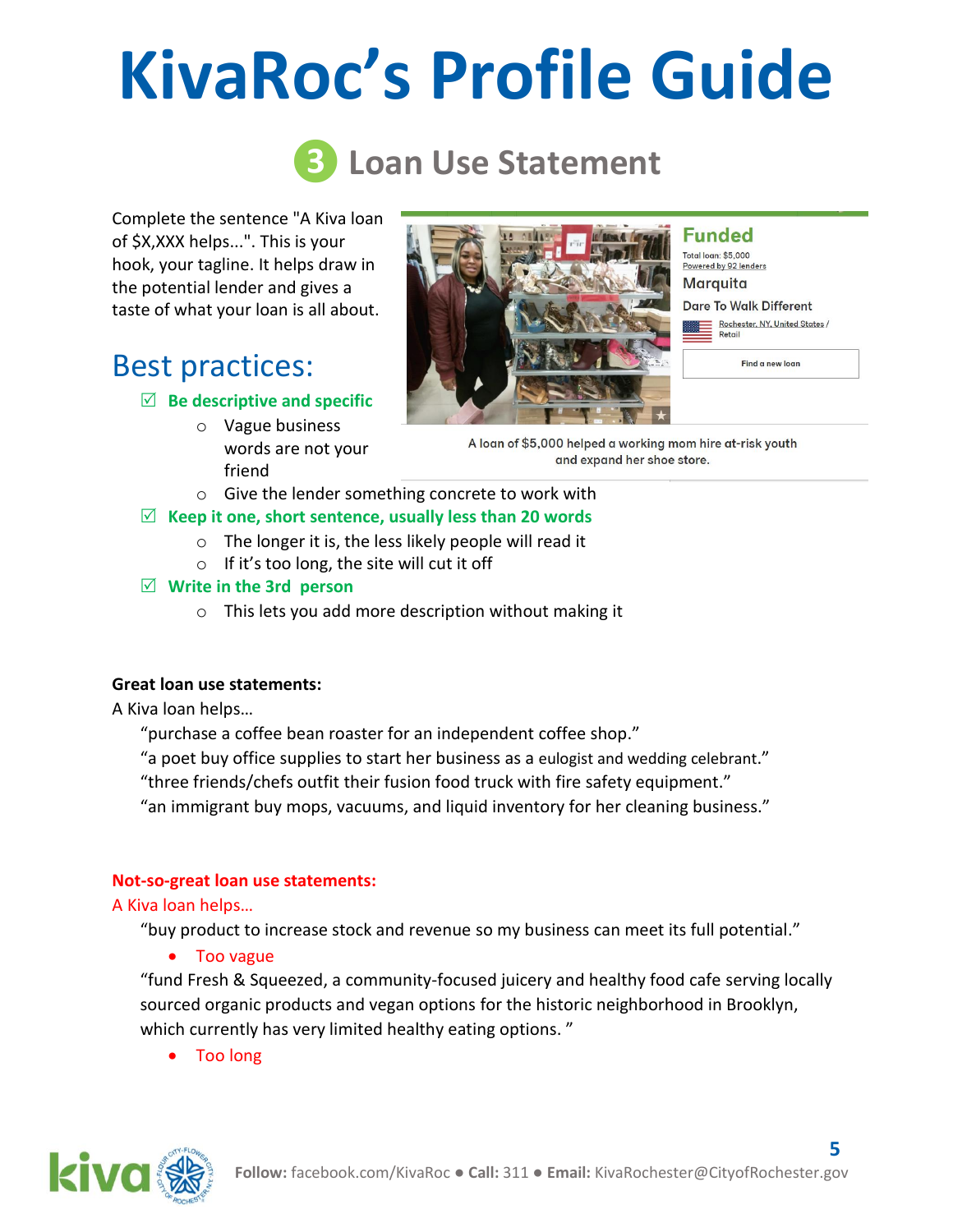

**This is where you tell lenders about you as a person.** Lenders choose to support loans for many different reasons. Here you have the opportunity to connect with your potential lenders by showing that you are a human. Keep it conversational, brief, and specific. You aren't going to tell your whole autobiography, but give enough for someone to know you a little bit more.

# Best practices:

## **Keep it short**

- $\circ$  1-3 short paragraphs only. The longer it is, the less to the point it is, and the less likely people are to finish reading it
- **Be personal** 
	- o This section is about you! Add a few personal details, like growing up, your family, your hobbies, and your passions

## **Tie into your business, but stay focused on yourself**

 $\circ$  Use this to prime your lenders about your business, but make sure to stay focused on you (for example, if your business involves food, include that you used to cook Sunday dinner every week with Grandma)

### *Here's a great example of a local personal story:*

### **Marquita's Personal Story**

Ever since I was a young girl I was into fashion. Whether I was watching Naomi Campbell walk the runway or watching my mother and her friends getting dressed to have a ladies night, I was amazed how the costume jewelry, bag, and shoes would always complement each other. As a teenager I use to go in my mother's closet and ask to wear her clothes because I was so fascinated by them. Once I got into high school and I was able to work, I started buying all the latest fashion. I loved clothes and knew what to wear, but my shoes would always speak for themselves. Yes, you guessed it my shoes were always different and I kept my sources under wraps: I would tell you where I get my clothes and my jewelry but not my shoes. I even would say I got them from another state to keep my shoe secret. Fashion has always and will forever be my passion.

While being raised in a single family household we didn't have as much as others, but my mom made sure that we had everything we needed and more. As the oldest, she relied on me to help care for my brother and sisters from a young age. My mother taught me that you have to work for what you want and to always make sure you provide for your family. My father owned a men's clothing and shoe boutique. He inspired me to open my own business and work for myself. Being raised by a single mother has taught me to be a great worker and provider, and now that I'm a single mother I want to instill the same passion in my boys.



**6**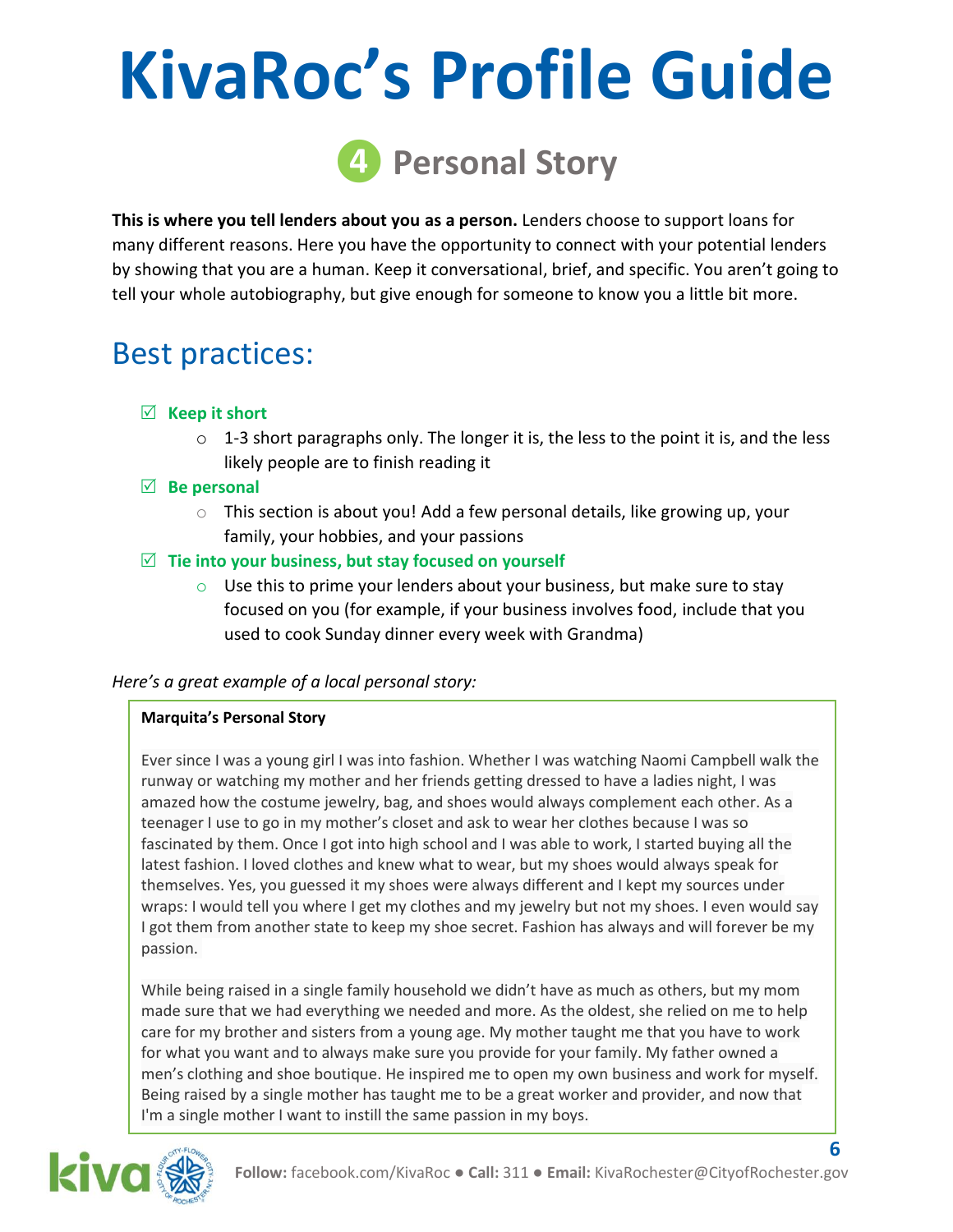

**This is where you get to tell lenders about your business**. Use it as a 30 second elevator pitch about where you started, what you do, and where you are going. You believe in your business, so share that passion!

# Best practices:

- **Keep it short**
	- $\circ$  1-3 short paragraphs only. The longer it is, the less to the point it is, and the less likely people are to finish reading it
- **Tell what you actually do**
	- $\circ$  Make sure to say the actual product or service your business provides, both daily operations and the "big picture"
- **Show your community impact**
	- $\circ$  Many lenders want to support businesses that benefit the community.

#### *Here's a great example of a local business description:*

#### **Marquita's Business Description**

As a women with a passion, I look at shoes everywhere I go: in stores, restaurants, I could walk into a library and I would look at the librarian shoes. I noticed was that I was looking at the same shoes everywhere I went. I decided to start a brand that has the simple interview shoe and the runway shoe. Women love when they enter a room and the shoe speaks for itself. When she walks into an interview, her first prom, or her special wedding day, the right shoe gives confidence.

I started Dare to Walk Different in 2015 from my home to sell fabulous affordable shoes to my friends, and it has grown from there. Now I am selling in a small store and online. My brand has expanded to include clothing and accessories. During the summer, I employ young women to give them work experience and life skills. I have had the honor of writing referral letters for their college applications, and I hope to provide more young people in the community with this positive experience. I am currently working a full time job in addition to running Dare to Walk Different, and sometimes I find it challenging to give 110% to my business.

The next step for Dare to Walk Different is to expand to a larger brick & mortar store. Eventually, my dream is for my business to become a household brand and to have many stores nationwide. I will continue to hire young women and men who are passionate about fashion and help them attend school or even start their own business one day. I will keep my shoes fashionable, with good quality, and always remain affordable.



**7**